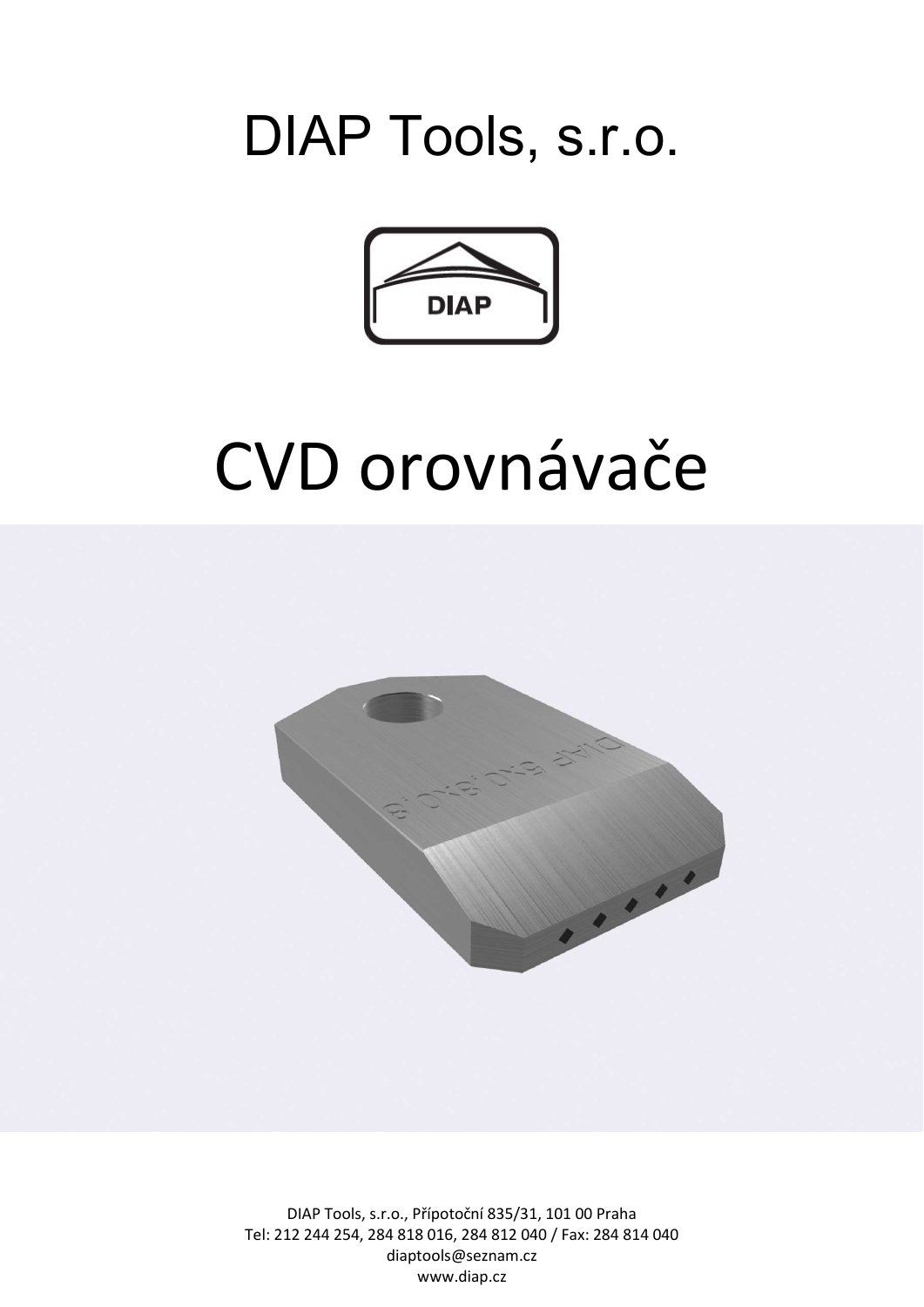| Type           | D  | Χ         |
|----------------|----|-----------|
| 1              | 8  | 3x0,6x0,6 |
| $\overline{2}$ | 8  | 3x0,8x0,8 |
| 3              | 8  | 4x0,6x0,6 |
| 4              | 8  | 4x0,8x0,8 |
| 5              | 10 | 3x0,6x0,6 |
| 6              | 10 | 3x0,8x0,8 |
| $\overline{7}$ | 10 | 4x0,6x0,6 |
| 8              | 10 | 4x0,8x0,8 |
| 9              | 12 | 3x0,6x0,6 |
| 10             | 12 | 3x0,8x0,8 |
| 11             | 12 | 4x0,6x0,6 |
| 12             | 12 | 4x0,8x0,8 |
|                |    |           |
|                |    |           |
|                |    |           |
|                |    |           |
|                |    |           |
|                |    |           |
|                |    |           |
|                |    |           |
|                |    |           |

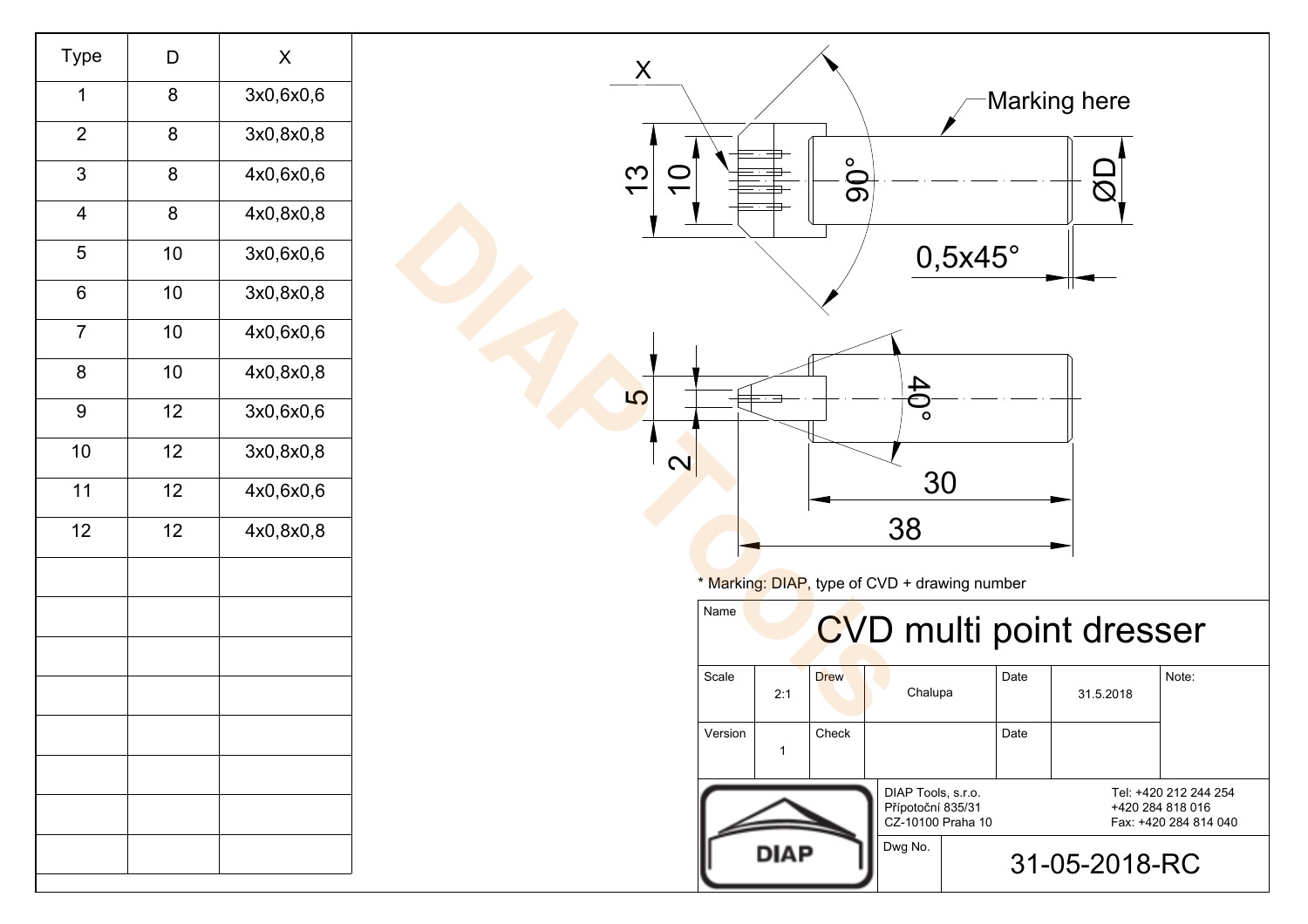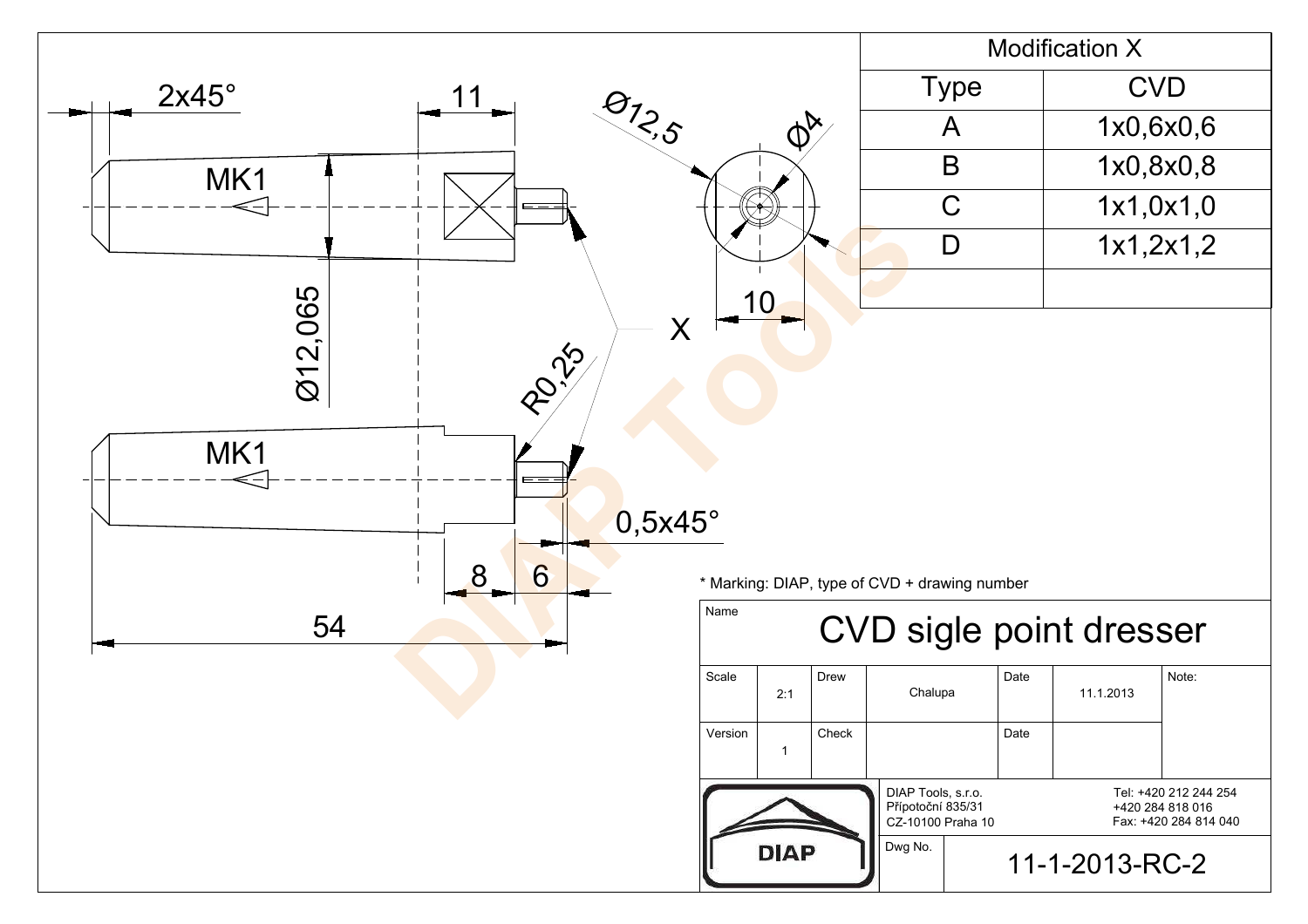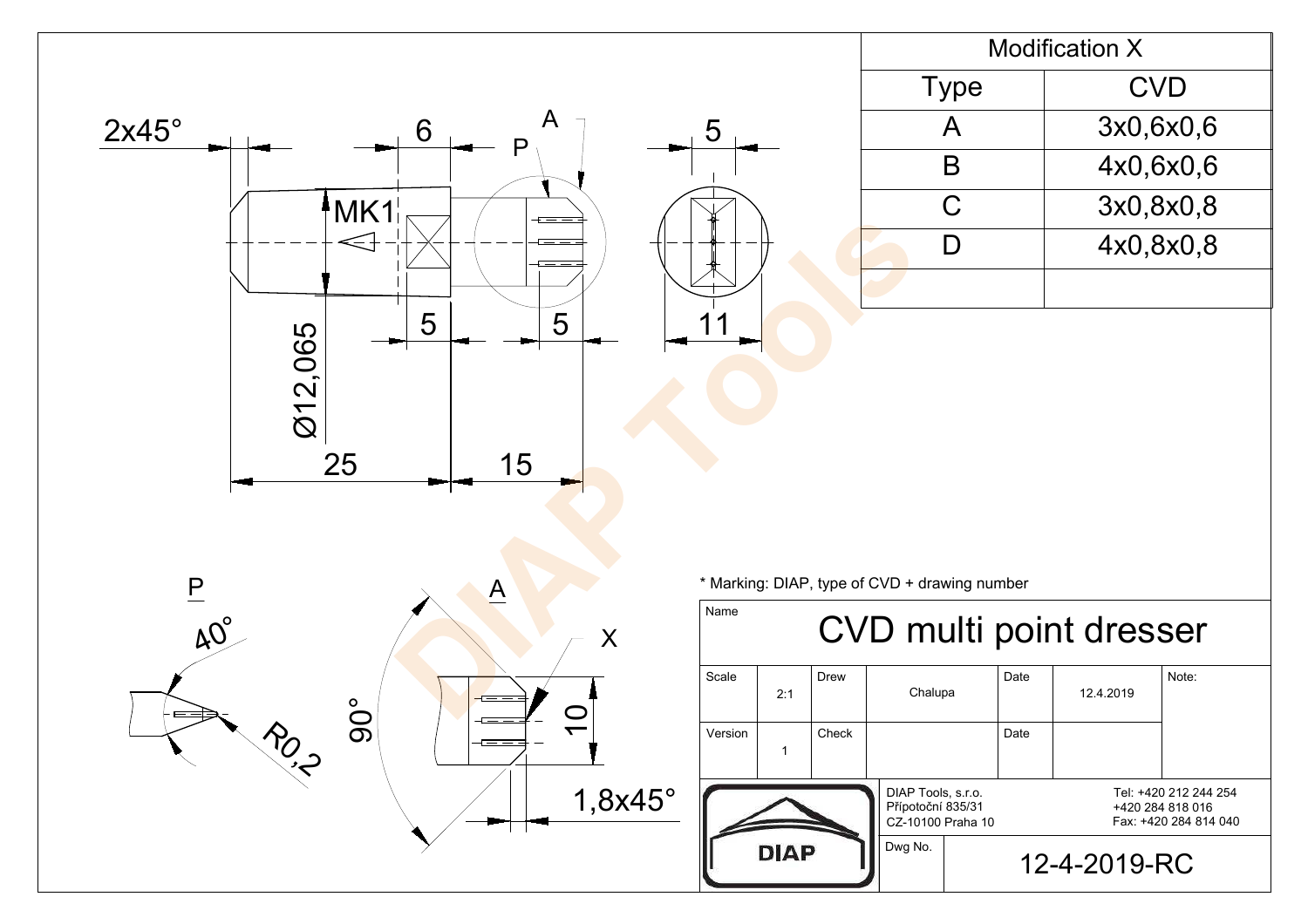| Modification   |    |     |             |  |  |
|----------------|----|-----|-------------|--|--|
| Type           | D1 |     | <b>CVD</b>  |  |  |
| 1              | 6  | 60  | 1x0,2x0,2   |  |  |
| $\overline{2}$ | 6  | 60  | 1x0, 4x0, 4 |  |  |
| 3              | 6  | 30  | 1x0,6x0,6   |  |  |
| 4              | 6  | 45  | 1x0,6x0,6   |  |  |
| 5              | 6  | 60  | 1x0,6x0,6   |  |  |
| 6              | 8  | 45  | 1x0,6x0,6   |  |  |
| 7              | 8  | 60  | 1x0,6x0,6   |  |  |
| 8              | 8  | 65  | 1x0,6x0,6   |  |  |
| 9              | 8  | 100 | 1x0,6x0,6   |  |  |
| 10             | 10 | 30  | 1x0,6x0,6   |  |  |
| 11             | 10 | 40  | 1x0,6x0,6   |  |  |
| 12             | 10 | 50  | 1x0,6x0,6   |  |  |
| 13             | 10 | 70  | 1x0,6x0,6   |  |  |
| 14             | 15 | 100 | 1x0,6x0,6   |  |  |
|                |    |     |             |  |  |

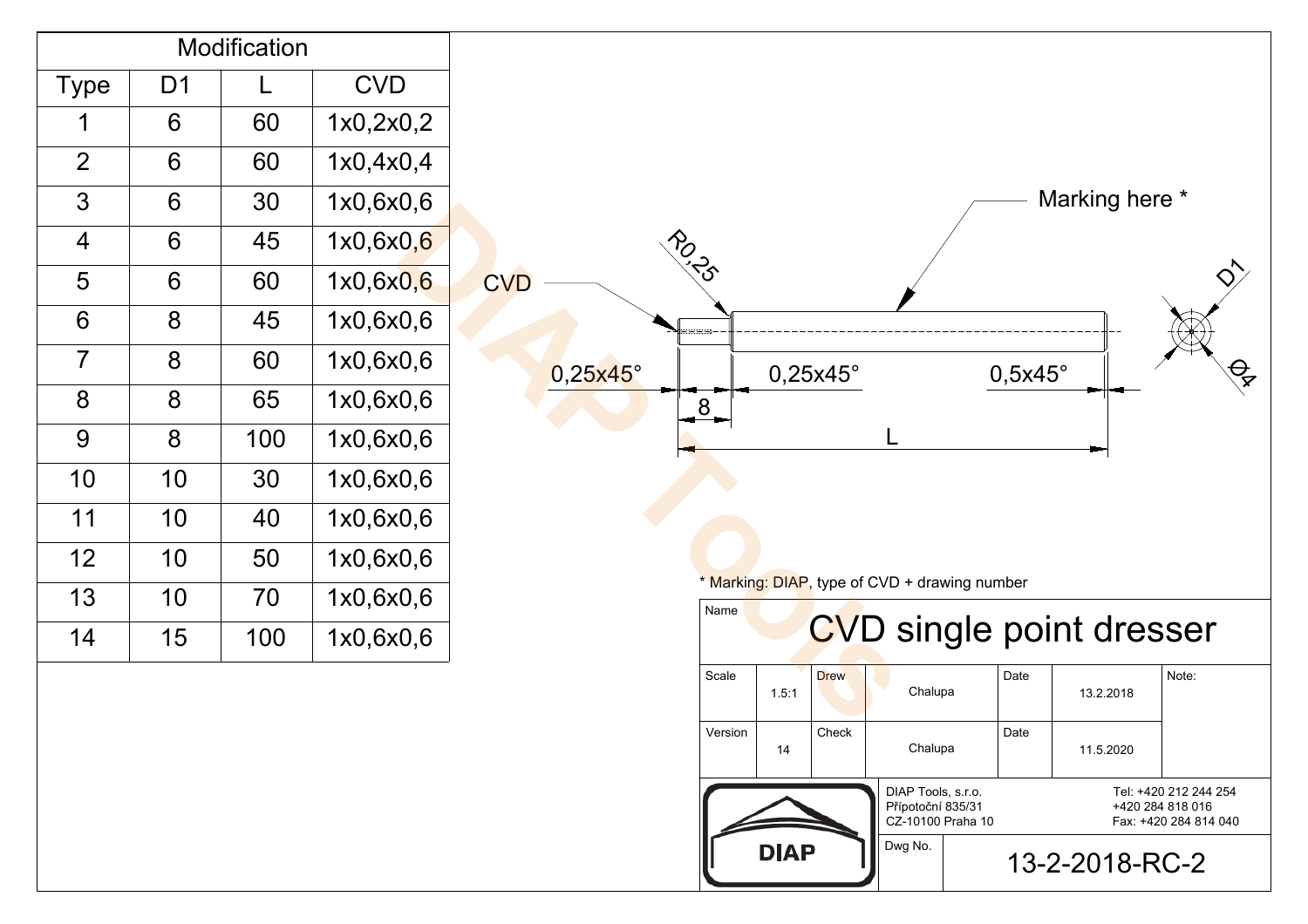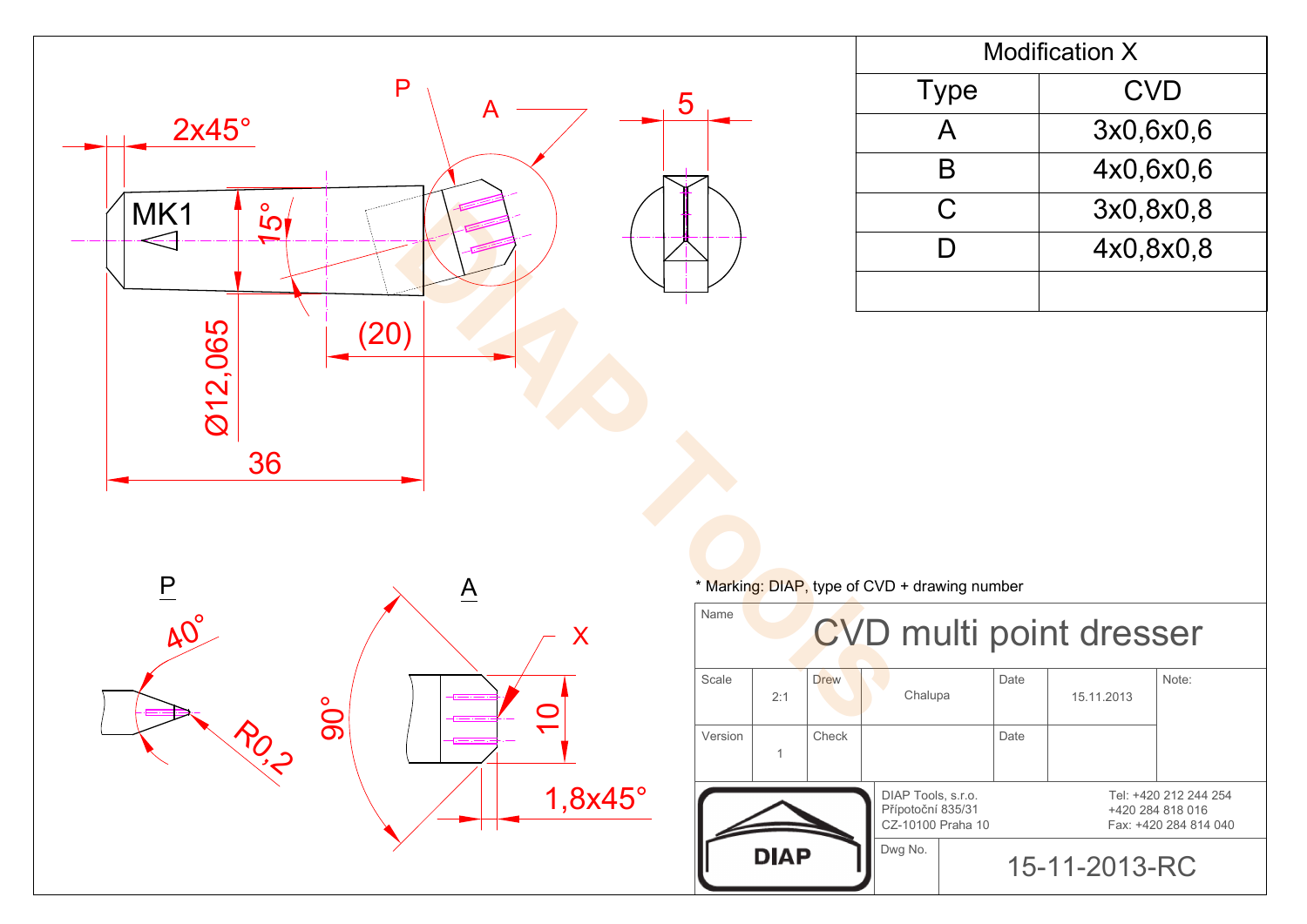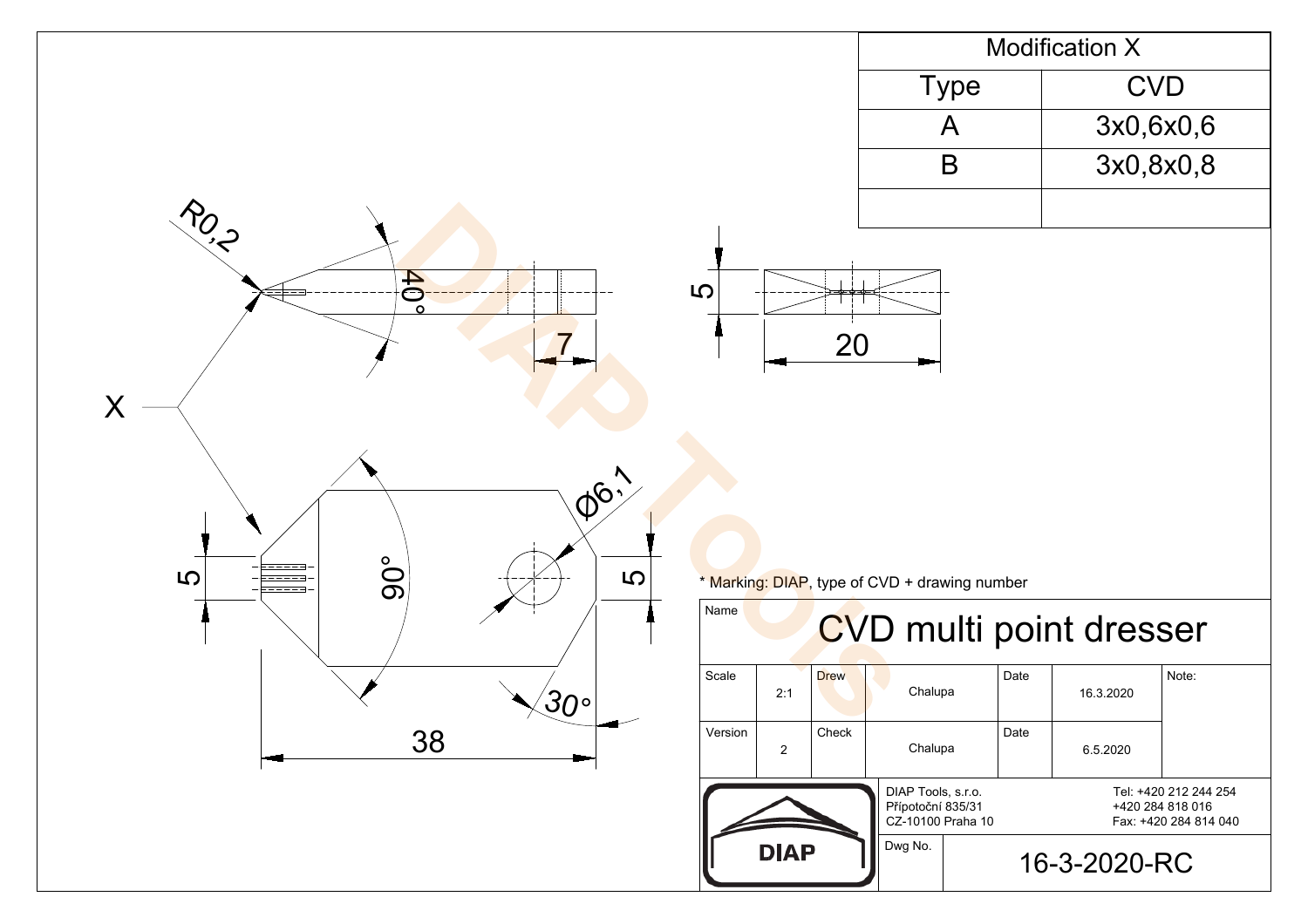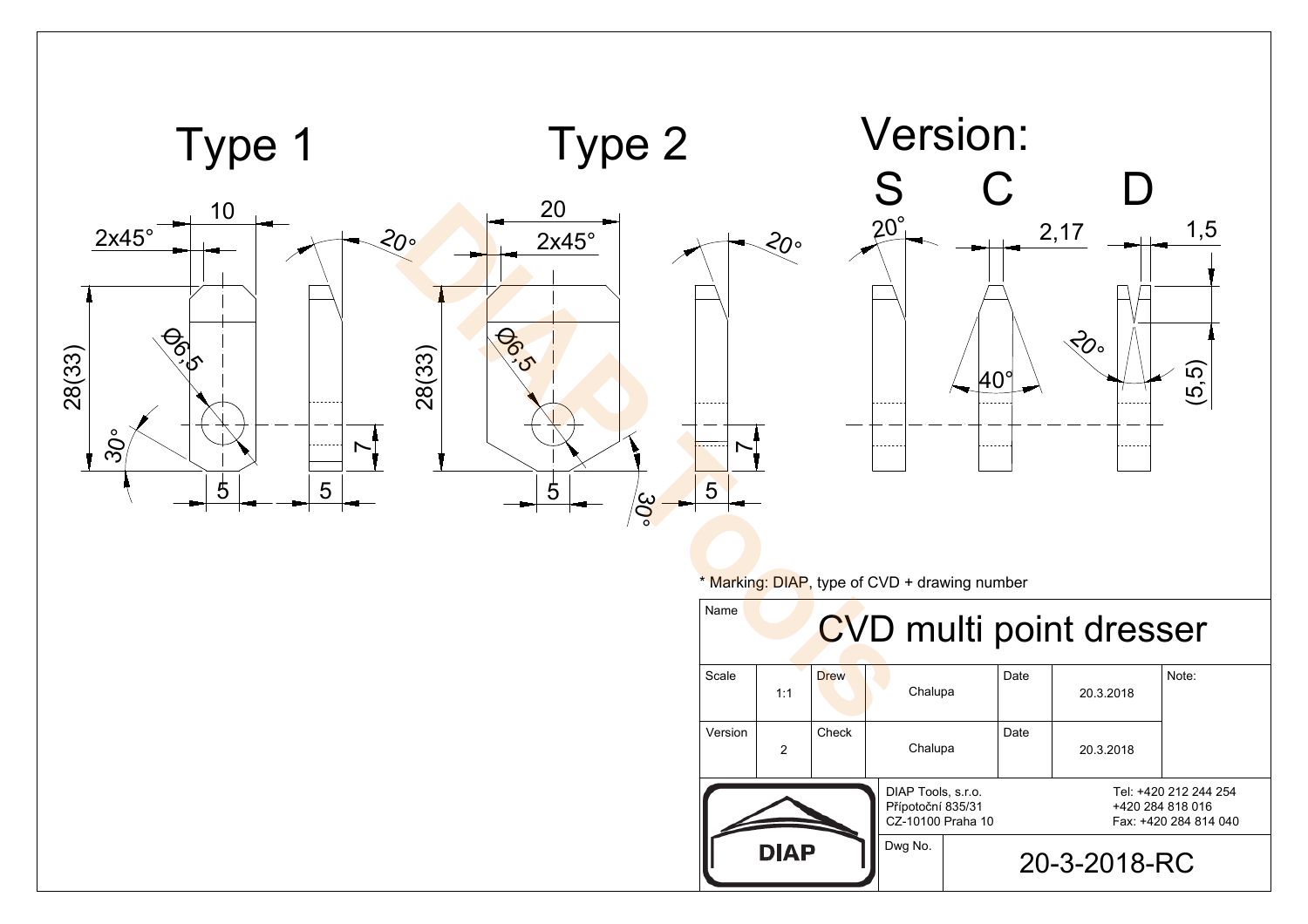|                                                                                                           | Modification |              |                                                                                                                                    |  |  |  |
|-----------------------------------------------------------------------------------------------------------|--------------|--------------|------------------------------------------------------------------------------------------------------------------------------------|--|--|--|
| <b>Type</b>                                                                                               | <b>CVD</b>   |              | 5                                                                                                                                  |  |  |  |
| $\mathsf{A}$                                                                                              | 3x0,6x0,6    | $2x45^\circ$ | $5\overline{)}$<br>11                                                                                                              |  |  |  |
| $\mathsf B$                                                                                               | 4x0,6x0,6    | MK1          | =                                                                                                                                  |  |  |  |
| $\mathsf C$                                                                                               | 3x0,8x0,8    |              | ခင်္<br>$\overline{C}$<br>$\sf X$                                                                                                  |  |  |  |
| $\begin{array}{c}\n\end{array}$                                                                           | 4x0,8x0,8    |              | $1,8x45^\circ$<br>012,065<br>$\frac{10}{1}$                                                                                        |  |  |  |
| AC<br>MK1<br><b>POLICE</b><br>8<br>40<br>10 <sub>1</sub><br>* Marking: DIAP, type of CVD + drawing number |              |              |                                                                                                                                    |  |  |  |
|                                                                                                           |              |              | Name<br>CVD multi point dresser                                                                                                    |  |  |  |
|                                                                                                           |              |              | Scale<br>Drew<br>Date<br>Note:<br>Chalupa<br>21.2.2019<br>1.5:1                                                                    |  |  |  |
|                                                                                                           |              |              | Version<br>Check<br>Date<br>$\mathbf{1}$                                                                                           |  |  |  |
|                                                                                                           |              |              | DIAP Tools, s.r.o.<br>Tel: +420 212 244 254<br>Přípotoční 835/31<br>+420 284 818 016<br>CZ-10100 Praha 10<br>Fax: +420 284 814 040 |  |  |  |
|                                                                                                           |              |              | Dwg No.<br><b>DIAP</b><br>21-2-2019-RC-3                                                                                           |  |  |  |